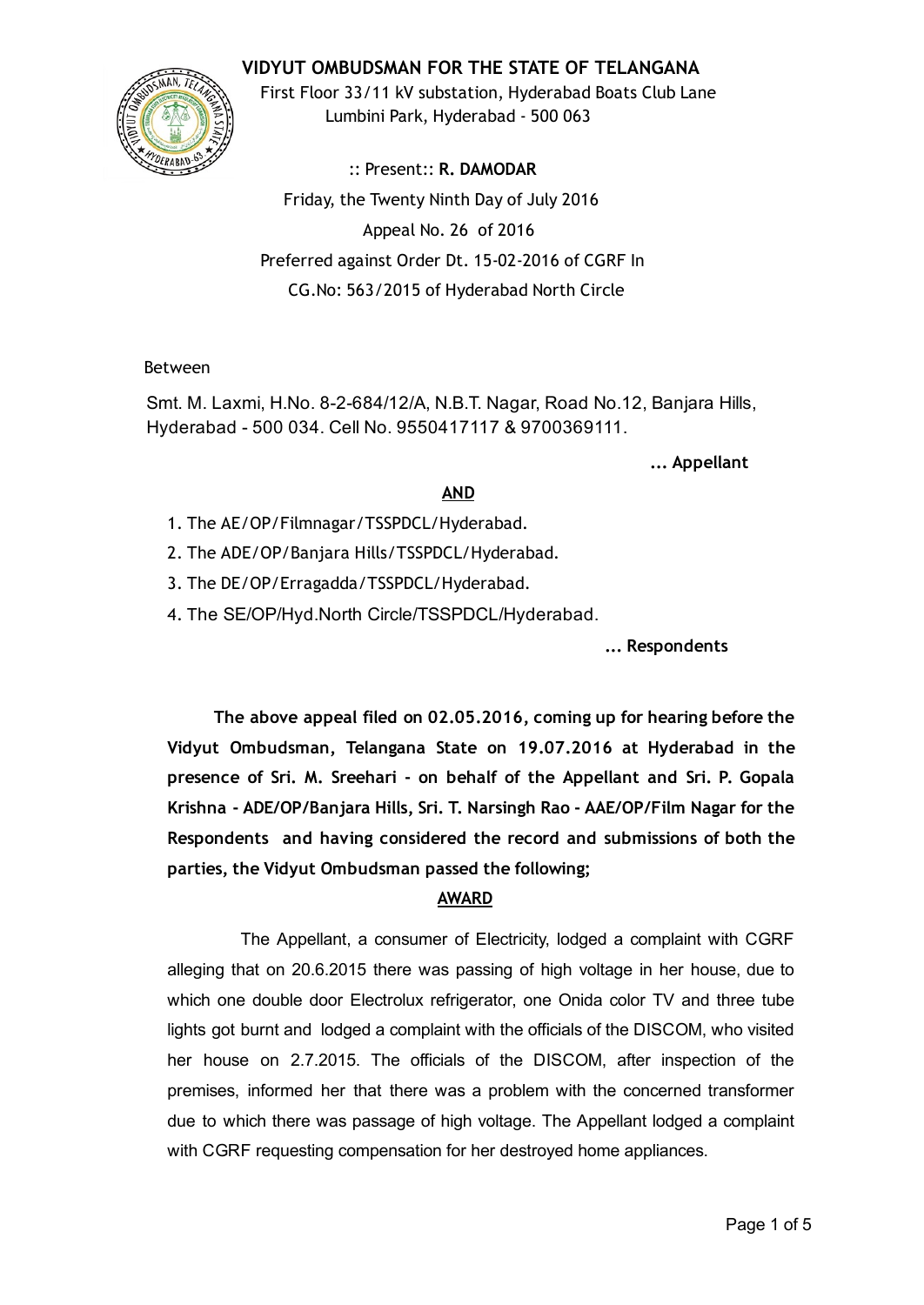2. The 1st Respondent AAE/O/Film Nagar through his letter dt.8.2.2016 stated that he had inspected the premises of the Appellant, found that the high voltage occurred due to failure of neutral wire in the premises of the Appellant only and that it was rectified. He stated that he advised the Appellant to have a separate earthing to the neutral to avoid similar problems.

3. Before the CGRF, the Appellant's husband stated that in the night of 20.6.2015, there was passage of high voltage at his house and also at his neighbor's houses and that he gave a representation to the DISCOM officials to pay compensation for the damaged home appliances. The 2nd Respondent before the CGRF repeated what the 1st Respondent AE/OP/FIlm nagar has stated.

4. After considering the material on record, the CGRF came to the conclusion that the fault occurred in the premises of the consumer and that the Respondents are not responsible for the loss due to high voltage and closed the complaint with an advice to the consumer to have a separate earthing to her electricity connection through the impugned orders.

5. Aggrieved and not satisfied with the impugned orders, the Appellant preferred the present Appeal alleging that she suffered damage to her double door Electrolux refrigerator, Onida color TV and three tubelights, due to high voltage because of the faulty service of the Respondents and that she was not paid compensation.

6. The AAE(Electrical)/O/Filmnagar submitted a reply dt. 31.5.2016 in the Appeal to the effect that on the complaint of the Appellant about damage caused to her household appliances due to high voltage, he inspected the premises and found that the high voltage was due to breaking of neutral wire in the premises and that he rectified it and advised the Appellant to have a separate earthing to the neutral. He reiterated that the passage of the high voltage was due to the defect in the consumer premises, for which the DISCOM is not responsible.

7. During the enquiry, the Appellant filed an invoice for a refrigerator in the name of the husband of the Appellant and a photocopy of photographs showing one refrigerator and a TV.

8. The efforts at mediation to resolve the dispute failed, because of the stand of the Respondents that they are not responsible for the damage caused to the household appliances of the Appellant.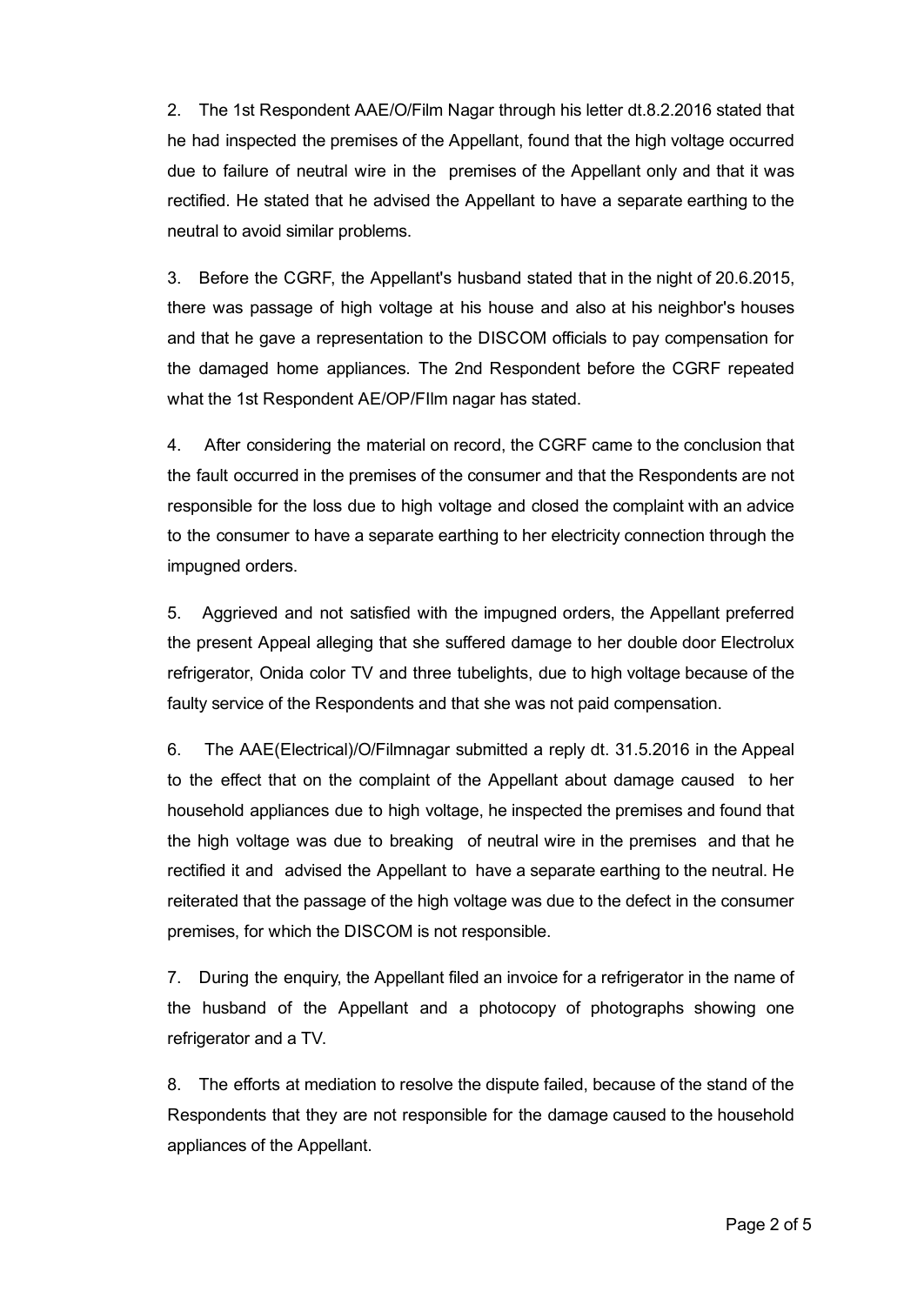9. After hearing both sides and consideration of the material on record, the following issues arise for determination :

- i. Whether the Appellant is entitled to compensation for the loss and damage caused to her household appliances from the Respondents?
- ii. Whether the impugned orders are liable to be set aside?

#### ISSUES 1&2

10. The Appellant claimed that during the night of 20.6.2015 there was surge of high voltage causing damage to her refrigerator, TV and Tube lights. The Appellant alleged that it was due to negligence of the DISCOM, there was passing of high voltage causing damage to her household goods. The Appellant's representative claimed that not only his houshold appliances were damaged, but also the appliances of his neighbours in the locality suffered similar loss. The Respondents claimed that the neighbours in the locality have not lodged any complaint alleging damage due to high voltage. The Respondents claimed before CGRF and as well as in the Appeal that the breaking of neutral wire occurred at the house of the Appellant and not outside and therefore, they are not responsible for the damage occurred due to high voltage. The 1st Respondent, after inspection, advised the Appellant to have good earthing since the neutral wire broke at her house resulting in passing of high voltage.

11. The Appellant has been vehement in claiming compensation for the loss to her household appliances due to high voltage, blaming the Respondents for the mishap, while the Respondents have been claiming that the neutral broke at the house of the Appellant and they have advised the Appellant to have a good earthing.

12. The neighbours of the Appellant have not given any complaint seeking compensation for the damage caused due to high voltage, in spite of the Appellant claiming that he has ascertained that they too have suffered high voltage and loss.

13. Generally high voltage is an unwanted situation in a healthy electrical system. This phenomenon occurs due to numerous reasons such as line snapping, phase to phase line contact, earth fault etc, which occurs due to heavy wind and Gale, falling of foreign materials on the line, loose lines etc. High voltage in the present case could have been avoided by providing grounding of neutral to the earth pit of the premises by the Appellant and maintaining proper LT lines network by the Respondents. As reported by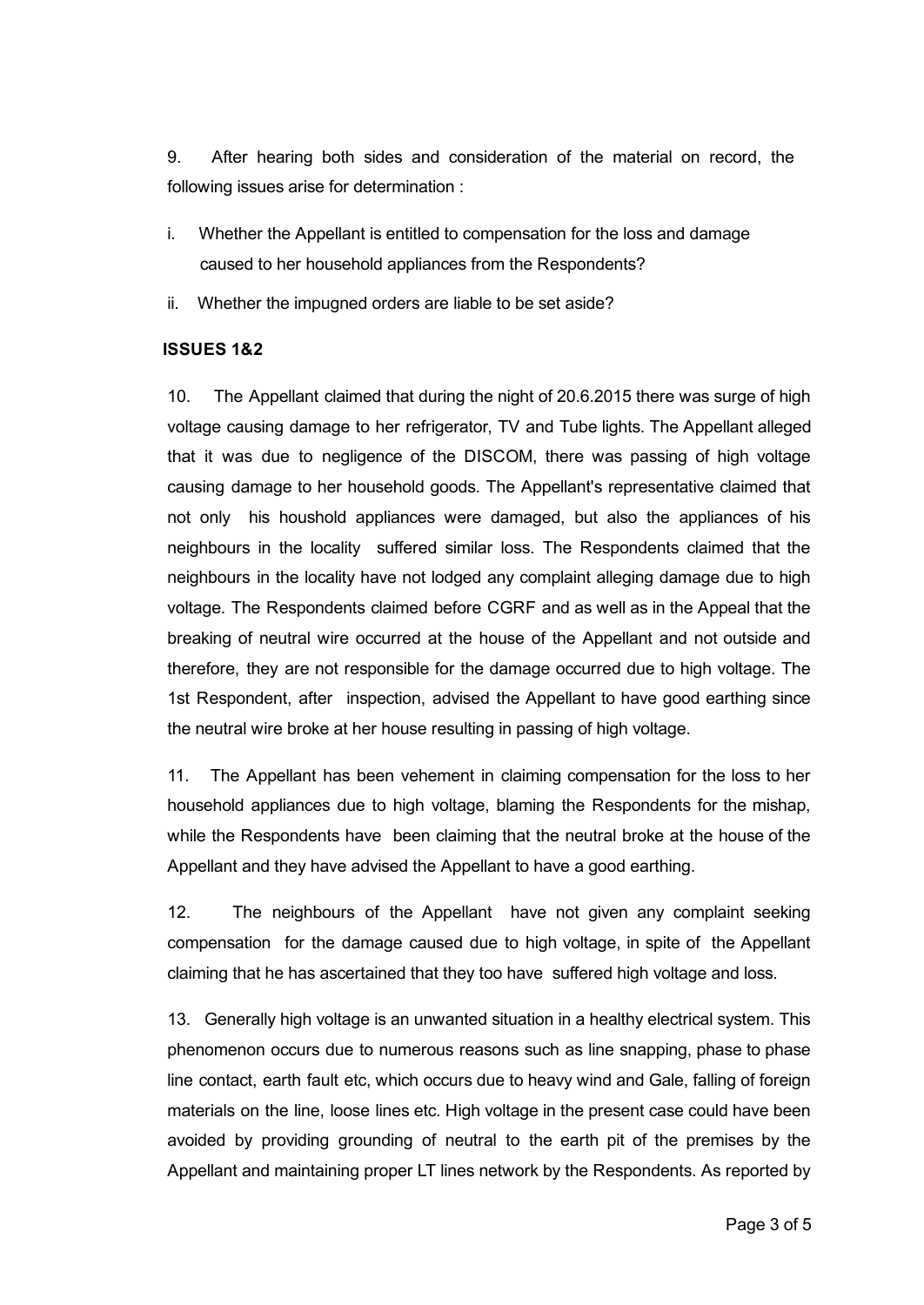the 1st Respondent, non availability of earth pit is also one of the reasons for the damage caused to the Appliances of the Appellant due to high voltage. It is significant to note that the Standards Of Performance do not provide for any compensation for similar loss due to High voltage.

14. "Sec 57 (2) of the Electricity Act,2003 provides that "If a licensee fails to meet the standards specified under subsection (1), without prejudice to any penalty which may be imposed or prosecution be initiated, he shall be liable to pay such compensation to the person affected as may be determined by the Appropriate Commission."

15. The standards of performance under Regulation 7 of 2004 and Regulation 9 of 2013 contain schedules which specify compensation based on performance, to the consumers which are called the Licensee's Standards of Performance, which provide for compensation to the consumers in case of defect in maintaining the standards prescribed. The schedule has no provision for compensation prescribed for the damage caused to the consumers in case of passing of high voltage.

16. There is no provision under the Standards Of Performance for awarding compensation to the Appellant in case of loss or damage caused due to passing of high voltage, more so when the Respondents claimed that high voltage passed at the house of the Appellant due to breaking of neutral and that they advised the Appellant to have good earthing at her house. On either ground, the DISCOM cannot be fastened with liability to pay compensation to the Appellant for the damage caused to the refrigerator,tv and tube lights of the Appellant.

17. There are no grounds to interfere with the impugned orders. Both the issues are answered against the Appellant and in favour of the Respondents. The Appeal is disposed of accordingly.

18. This award shall be implemented within 15 days of its receipt at the risk of penalties as indicated in clauses 3.38, 3.39, and 3.42 of the Regulation No. 3/2015 of TSERC.

TYPED BY CCO, Corrected, Signed and Pronounced by me on this the 29th day of July, 2016.

Sd/‐

#### VIDYUT OMBUDSMAN